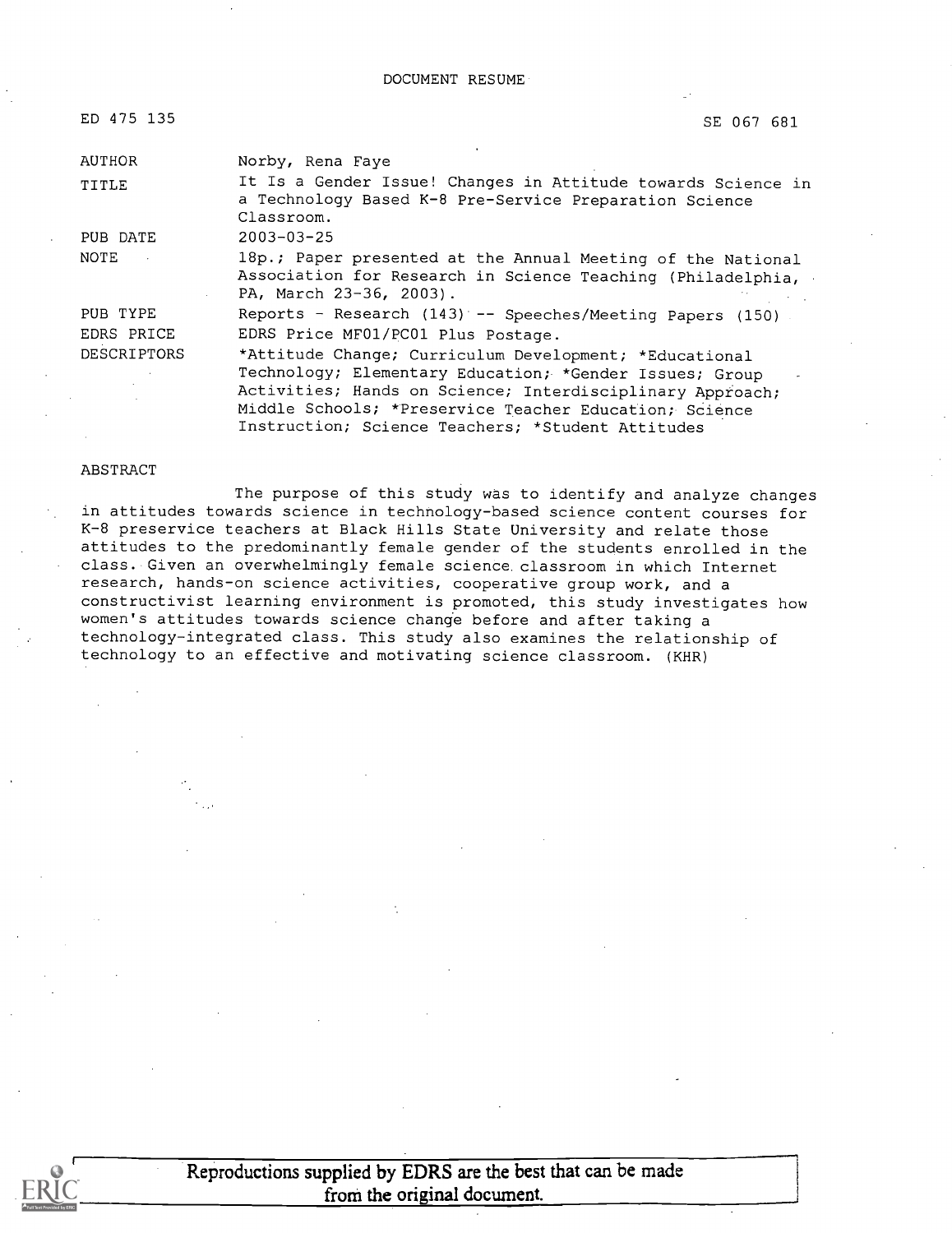ED 475 135

# **Black Hills State University**

### It Is a Gender Issue! Changes in Attitude Towards Science in a Technology Based K-8 Pre-service Preparation Science Classroom

Rena Faye Norby, Ph.D. Assistant Professor, College of Education Black Hills State University Spearfish, SD 57799 RenaFayeNorby@bhsu.edu

PERMISSION TO REPRODUCE AND DISSEMINATE THIS MATERIAL HAS BEEN GRANTED BY TO THE EDUCATIONAL RESOURC INFORMATION CENTER (ERIC)  $\mathbf{1}$ 

U.S. DEPARTMENT OF EDUCATION<br>Office of Educational Research and Imaging Office of Educational Research and Improvement<br>COUCATIONAL RESOURCES INFORMATION **CERTED LENTER**<br>This document has been reproduced as<br>freceived from the person or organization<br>originating it.

Minor changes have been made to improve reproductionquality.

Points of view or opinions stated in this document do not necessarily represent official OERI position or policy.

Paper Presented at the Annual Meeting of the National Association for Research in Science Teaching Philadelphia, PA, 2003

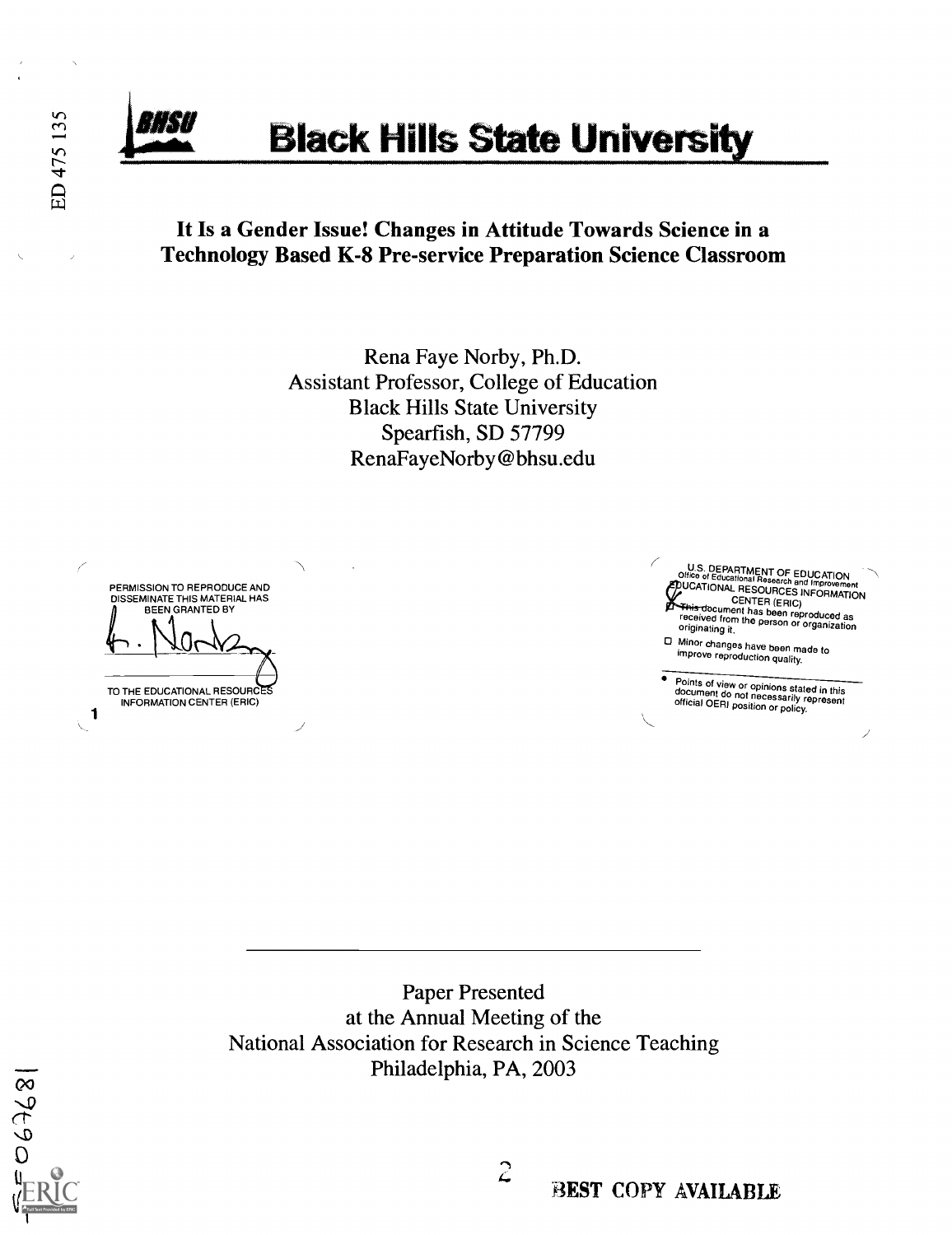### It Is a Gender Issue: Changes in Attitude Towards Science in a Technology Based K-8 Pre-service Preparation Science Classroom

#### Purpose of the Study

The purpose of this study was to identify and analyze changes in attitudes towards science in a technology based science content course for K-8 pre-service teachers at Black Hills State University, and to relate those attitudes to the predominantly female gender of the students enrolled in the class. Given a overwhelmingly female science classroom where Internet research, hands-on science activities, cooperative group work and a constructivist learning environment is promoted, it is essential to describe how young women's attitudes towards science change before and after taking a technology integrated class, for purposes of encouraging more K-8 teachers to teach science with an enthusiastic orientation and ultimately to encourage more young women to choose science careers. Since all teachers are being required to integrate much more technology than ever before into their teaching this research helps align instruction with that requirement while fulfilling content objectives. At the same time, science educators need to maintain a positive advance towards encouraging more women students become more literate and enthusiastic in science classes. A positive attitude towards different components of education in science can help a young woman maintain determination to succeed in a science-related career as she continues through the academic pipeline.

The other focus of this study is to examine the relationship of technology to an effective and motivating science classroom. The integration of technology has become a large addition to classroom teachers' daily pedagogical requirements. National and State Standards for Science Teaching require that students learn the differences in, and relationships of science and technology (South Dakota State Standards for Science and Technology<sup>1</sup>):

"All students must recognize how developments in science impact their personal, societal, and physical environment and how scientific knowledge is developed, organized and interrelated. Scientifically and technologically literate people know how to apply the methods of science and technology for personal and professional growth and are able to use these skills for advancing community well-being."

<sup>&</sup>lt;sup>1</sup> Found at URL http://www.state.sd.us/deca/TA/contentstand/Science/index.htm

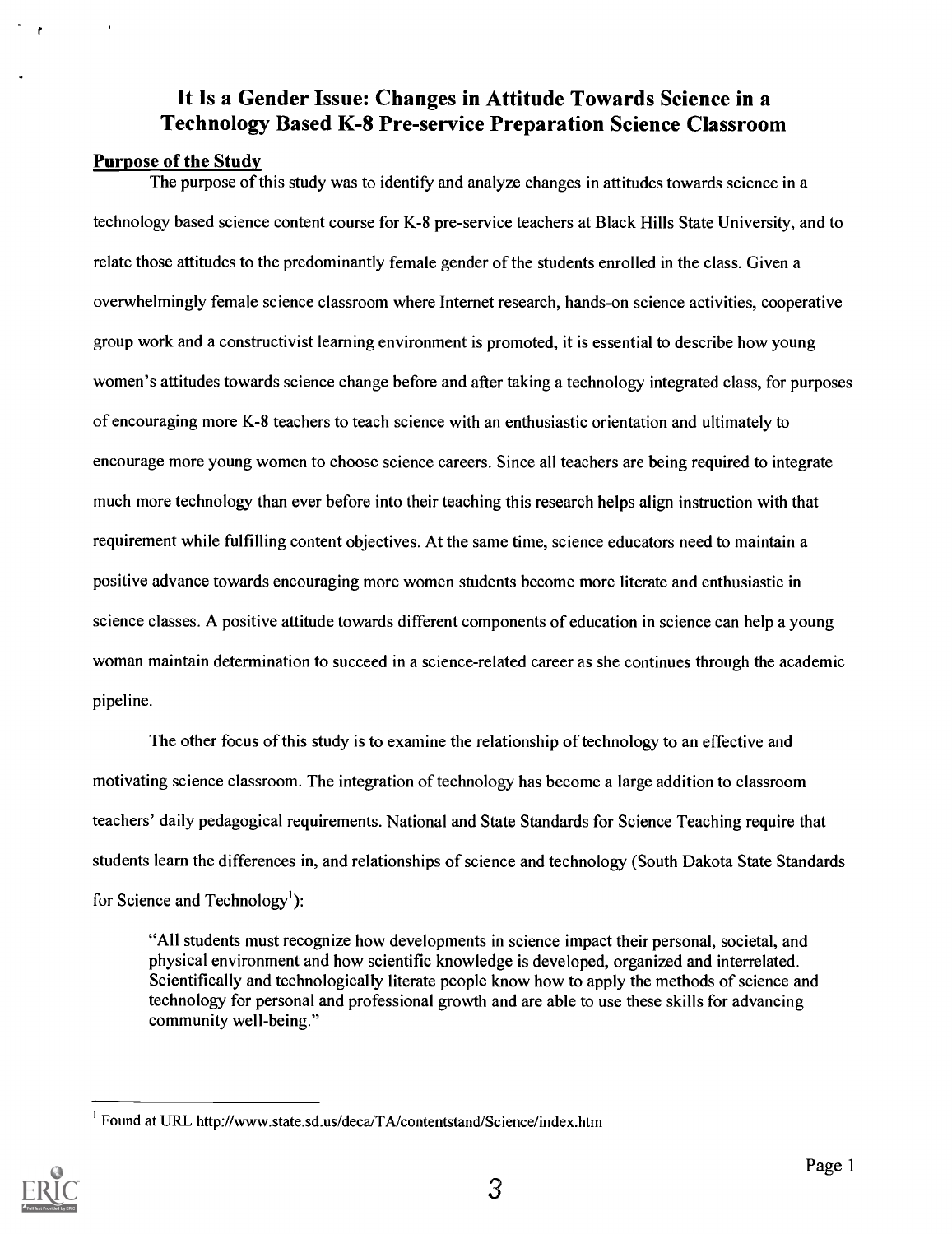#### Theoretical Underpinnings

In recent public school science classrooms, Skolnik, et. al, found that teachers pay more attention to and call on male students more than they do female students. These teachers ask higher-level questions of their male students than they do their female students, and allow the male students more time to compose answers to questions. Teachers interrupt female students more than male students. They address male students more frequently by name. Girls are more often praised for appearance or behavior, whereas boys are more often praised for performance. High achieving girls receive the least amount of the teacher's time in attention and in questioning. $2$ 

Shepardson and Pizzini<sup>3</sup> reviewed studies that showed that boys outperform girls in questions that relate to scientific ability. These authors suggest that the differential educational treatment of girls and boys discourages girls from participating in the classroom activities, which can develop their scientific abilities. Their study suggests that one reason for the differential educational treatment of girls and boys is that teachers possess a gender bias in their perception of the scientific ability of their students. Their study required teachers to complete the "Scientific Skills Inventory" for their students by listing their students' complete names, and by identifying what scientific skills they perceived each student possessing. Both lower and upper level elementary teachers perceived more girls to lack scientific skills and possess social skills compared to boys. The researchers interpreted responses to indicate that a gender bias exists in the perception of the scientific ability of students by female elementary teachers, consistent across grade level. The researchers point out that these results cannot be interpreted as having a cause of less scientific ability development in the girls, but rather suggest the possibility of differential educational treatment of the girls, resulting in the girls having less opportunity to develop their scientific ability. Girls are still being treated as stereotypically less able to achieve in advanced mathematics and physical sciences than are boys

Attitudes associated with science are reported to be affecting student participation in science as a subject<sup>4</sup> and impacting performance in science.<sup>5</sup> An international assessment of nine-and-thirteen-year-old students in

<sup>5</sup> IAEP, 1992; Weiss, 1987; Linn, 1992.



 $^2$  Skolnick, Langbort, and Day, 1982.<br><sup>3</sup> Shepardson and Pizzini, 1992.

<sup>&</sup>lt;sup>4</sup> AAAS, 1989; Koballa, Crawley, & Shrigley, 1990.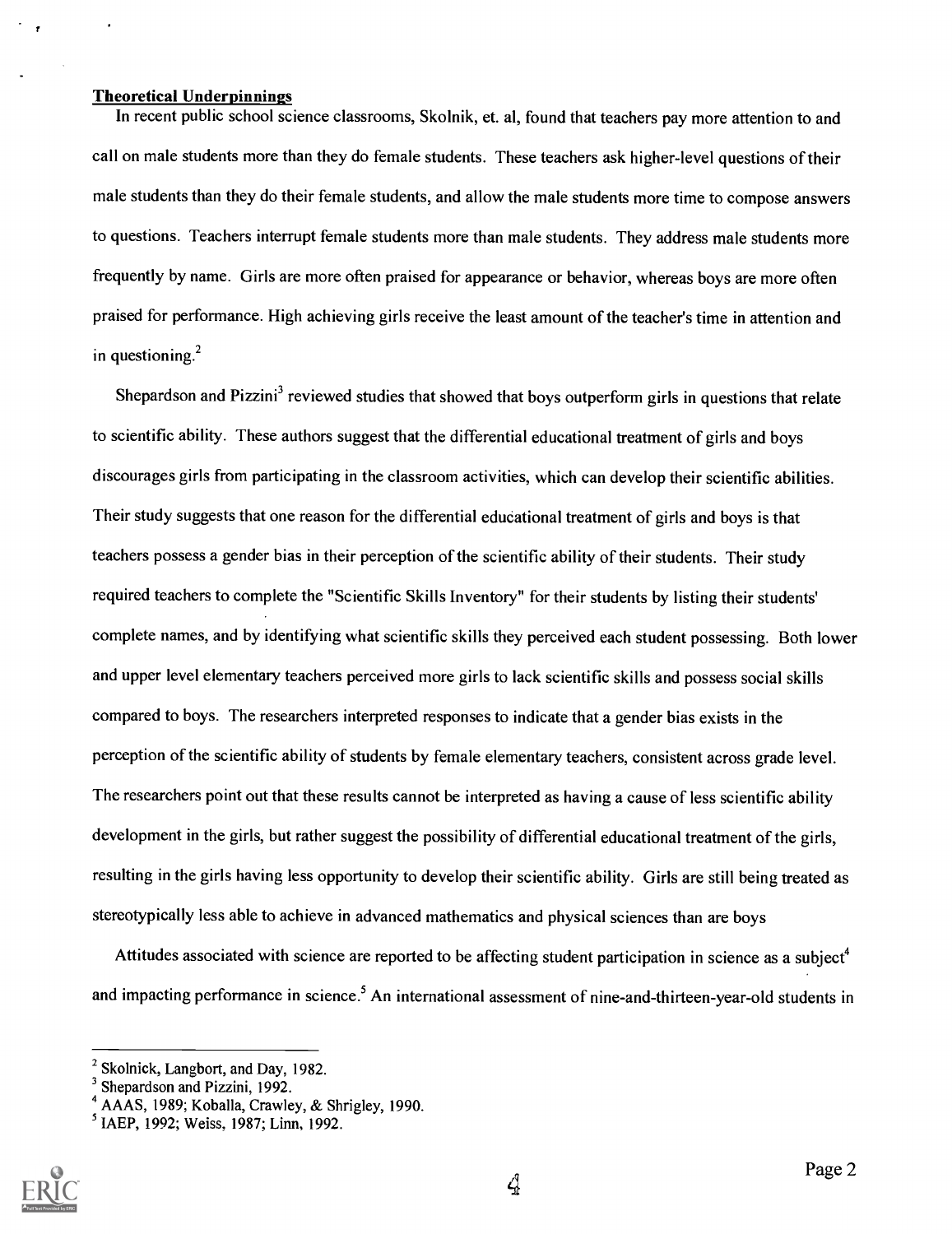twenty countries (IAEP, 1992) revealed that positive attitudes toward science influence student performance. Positive student attitudes toward science were related to higher science performance by the majority of 13 year-old students in 15 countries.<sup>6</sup>

In previous research using the survey of attitude towards science with a pre-service elementary science classroom', Kruskal's Gammas were calculated for increase in positive attitudes towards science and science teaching before and after taking the technology based science content class. The question with the highest positive Gamma was that calculated for "I have a good feeling toward science." That Gamma, of value .437, indicated a very strong positive increase in feeling towards science after taking this class. Other questions with a large positive Gamma were: "I remember most of the things I learn in science class," "It makes me nervous to even think about doing science," and questions 35, 36, 7, 28, and 17; their Gamma values ranged from .26 to .437. Other questions that had positive Gamma's of more than .09 were those of numbers 1, 25, 26, 48, 41, 16, 19 20, 21, and 22. The Gammas representing analysis of questions number 12, 27, and 28 were so close to zero that it is not likely to have any significance.

In the previous study, the question that had the largest negative Gamma, indicating a notable decrease from before to after was number 4, "I do not do very well in science." This indicates that students in the class reported in that study developed a more positive self-concept in science as a result of taking the technology-integrated class.

All students must recognize how developments in science impact their personal, societal, and physical environment and how scientific knowledge is developed, organized and interrelated. Scientifically and technologically literate people know how to apply the methods of science and technology for personal and professional growth and are able to use these skills for advancing community well being.

Science teaching for grades K-12 and beyond has developed hands on, experiential methods that have been effective without adding in the mix of technology, especially as it is interpreted by non-science education literate policy makers. Too often policy makers view technology as the use of computers in settings like the modern office – word processors, data base and spreadsheet fluency, and on a rare occasion,

6 IAEP, 1992.

<sup>7</sup> Norby, R. 2002.

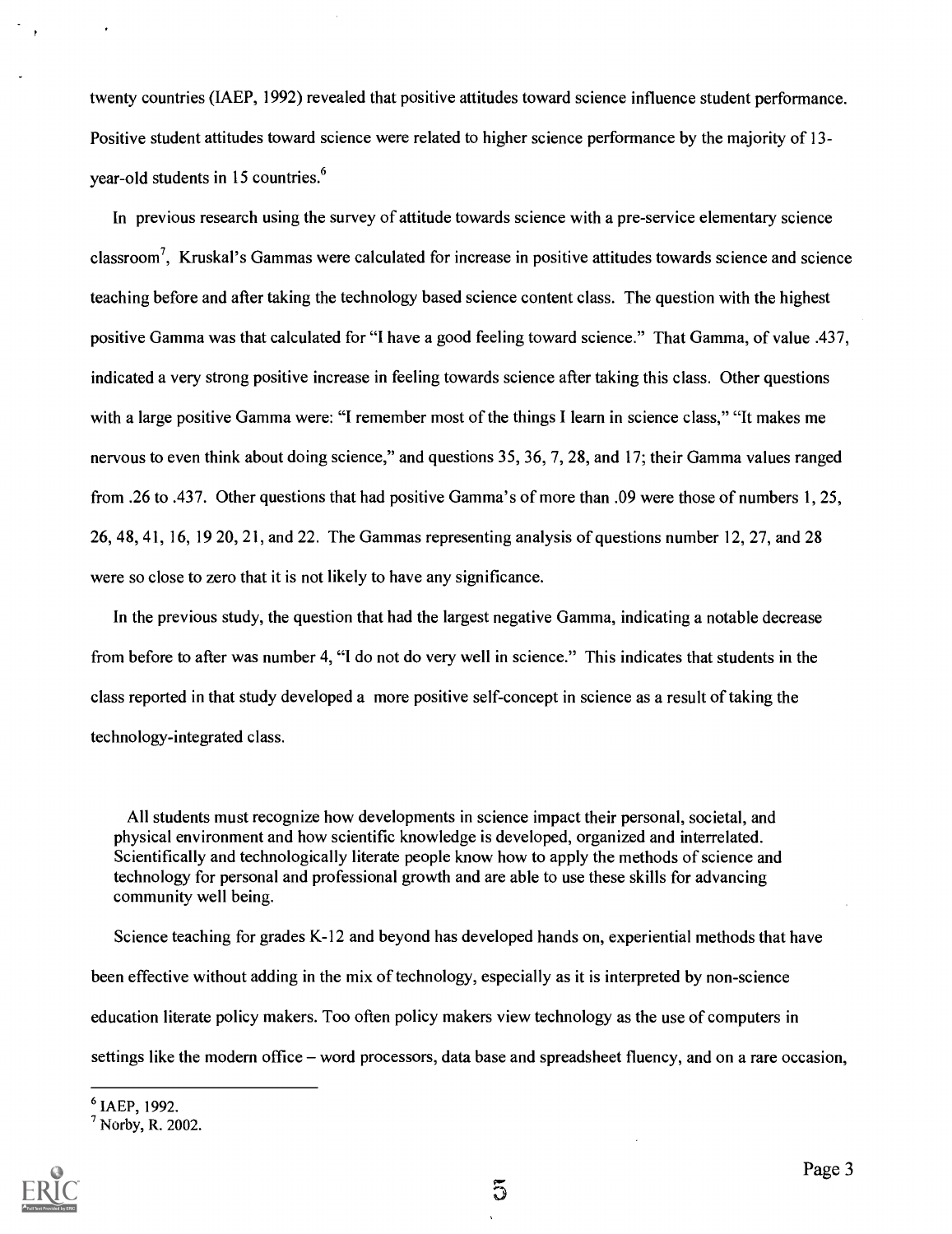development of presentations in programs such as PowerPoint©. Many individuals<sup>8</sup> are pushing technology literacy for teachers and students, but the connection to improving attitudes towards science, perception of the science teacher, the value of science in society, and the enjoyment of science, has yet to be analyzed. Given the need for technology literate educated individuals in the workplace, it is important to provide technology based learning experiences in science classes. But hands-on science teachers have some real questions about the value of replacing class time spent in practicing the processes of science with computer and other technology based experiences.

#### Analysis

Fifty-five students in two four hour classes took the "Assessment Of Attitude Towards Science"<sup>9</sup> on the first day of the "ELED 303 - Earth and Physical Science for K-8 Teachers" in Fall 2001. The assessment was administered anonymously to two groups that consisted of fifty women and 5 males. The students spent 4 hours per week for 15 weeks in a university computer lab that provided one computer per student with Internet access, and with Microsoft Office, AppleWorks, and Inspiration installed on each computer. Students studied a science textbook outside of class, and completed project based activities in earth, space and physical sciences during class. Students used the Internet to research science content, lesson plans for K-8 teachers, and to access state and national science standards that include STS standards. The students took the post-assessment in the last week of the class.

Individual scores on the Likert scale were averaged for each question on the assessment and grouped by concepts for purpose of analysis. Percentages of responses -- pre and post -- were calculated for the groupings "strongly agree/ agree", "neutral", and "disagree/strongly disagree". The Percentage increase (see Appendix D for complete data report of percentages increase) on the group of questions referring to a positive perception of the science teacher increased more than any other grouping except the students' self concept of science. Anecdotal feedback from many students supported the idea that the students found the teacher approachable, supportive, and that she encouraged their experiences in learning science for K-8 students. This was the most desired outcome of the class, that young women who are going to be K-8

<sup>&</sup>lt;sup>9</sup> Weinberg, M. 1998.



Page 4

<sup>8</sup> Norby, R. 2002.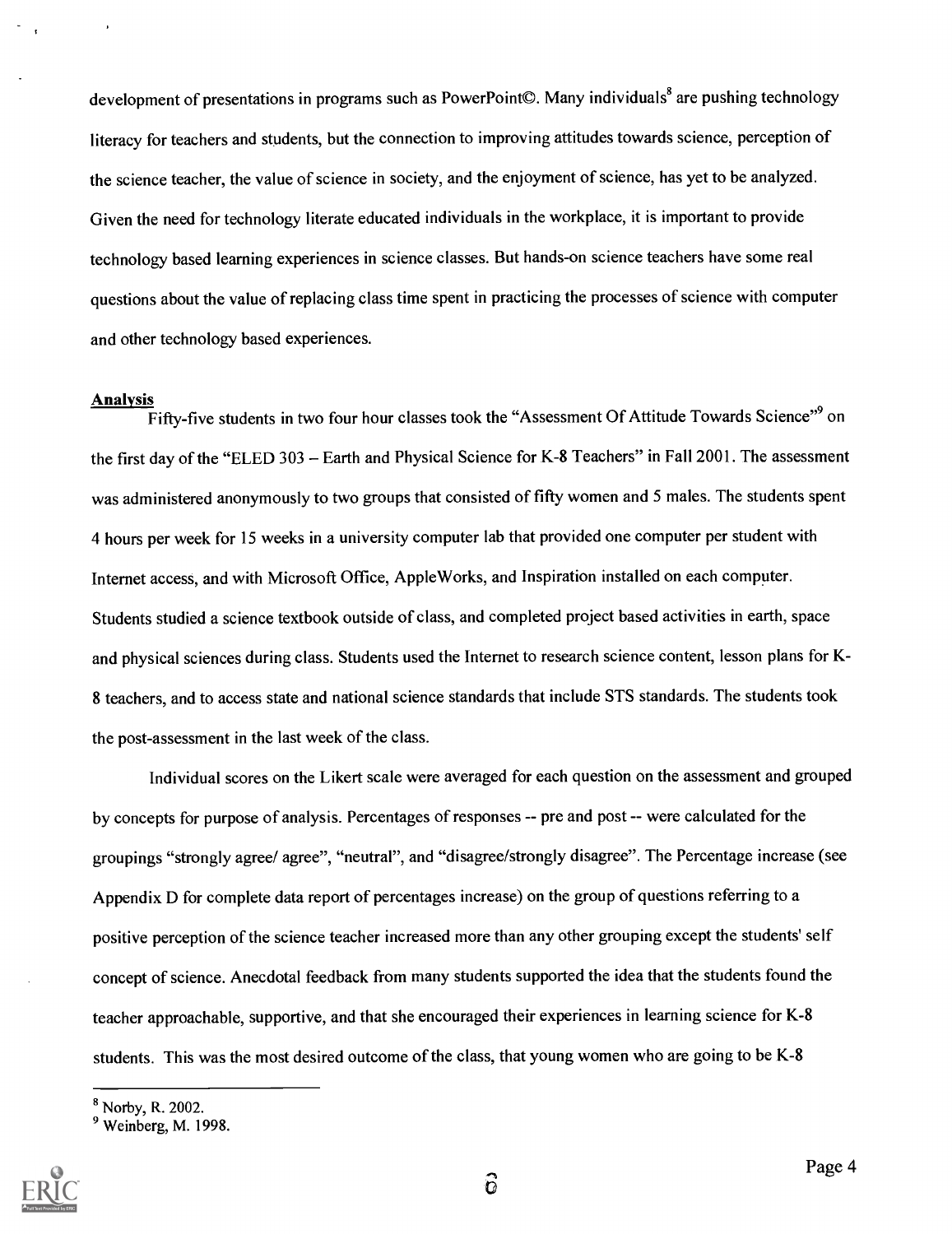teachers have a more positive perception of themselves as being capable in science. Teachers cannot teach something effectively if we don't have confidence in ourselves that we know the content. The students in the class studied will remember the activities they completed in this class when they are required to teach science in their classrooms, and have strategies developed for learning new material, and developing and locating activities that will help their students master higher level learning in science.

Data were also analyzed using SPSS© Crosstabs to identify Gamma and Pearson's correlation coefficient for ordinal data. Contingency tables, generated by the SPSS procedure: CROSSTABS, were used to obtain a Gamma (G), known as Goodman and Kruskal's Gamma, a symmetric measure of association for ordinal-level data in this questionnaire.

Gamma can range from  $+1.00$  to  $-1.00$ .<sup>10</sup> A Gamma of 0.00 implies no relationship between the variables. When the value of Gamma is between 0.00 and 1.00, an increasing amount of direct relationship between the variables can be interpreted, depending how close Gamma is to the value 1.00. When the value of Gamma is between  $0.00$  and  $-1.00$ , an increasing amount of inverse relationship between the variables can be interpreted. "Gamma is the most frequently used measure of association for ordinal-level and intervallevel data." (Elifson, et. al., 1982) Gamma was computed for the change in value on a Likert scale of each question (See Appendix A for list of questions asked) before and after taking the class, in order to ascertain whether there was any change  $-$  pre and post  $-$  in attitudes. The attitudes were grouped into six groups:

- Perception of the Science Teacher  $\bullet$
- Anxiety toward Science
- Value of Science in Society
- Self-concept of Science
- $\bullet$ Enjoyment of Science
- Motivation in Science

Some statements were worded in the negative indicates that the score will be reversed. Higher numerical scores reflect more position attitudes in all area except anxiety where a lower numerical score reflects a more positive attitude (less anxiety).

<sup>&</sup>lt;sup>10</sup> Norby, 1999.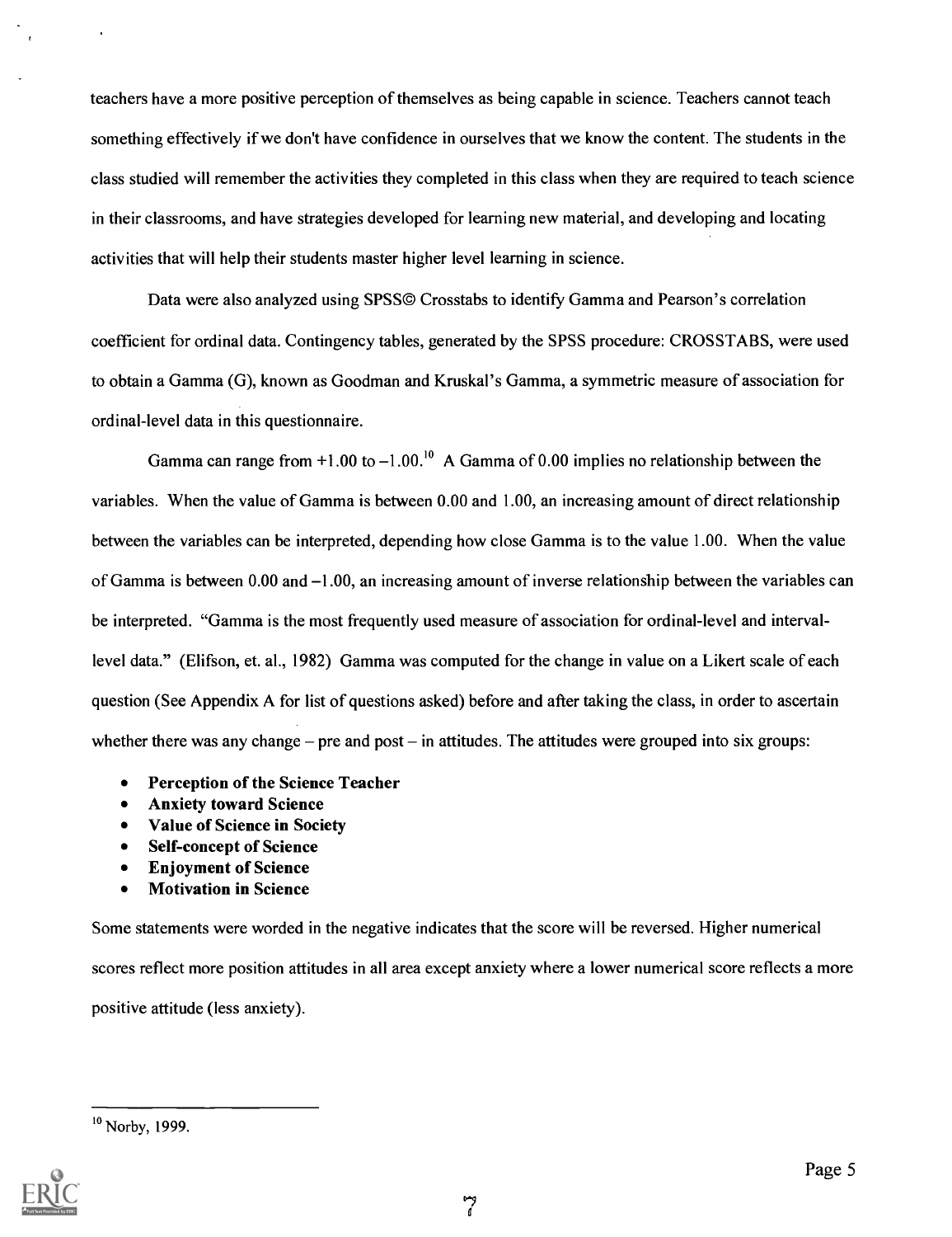Appendix A gives the list of questions with their Gamma values between each question asked before and after taking the class.

None of the grouped questions had Gammas showing changes larger in magnitude than 0.15. Although the individual analysis of percentage changes shows the expected improvement in attitudes, when Gammas are grouped the variation on item questions averages out.

#### Analysis

The students were pre-service teachers so it would be expected that they already had a fairly positive perception of science teachers. On a formative assessment at the beginning of the semester that asked the students about their most positive experience in science learning, almost all of the individuals who responded to this question described hands-on activities and an enthusiastic science teacher. When asked about the least positive experience in science learning, the respondents listed such items as a teacher too busy to answer questions, too much lecture, balancing equations in high school chemistry, and dissecting a frog or a fish. Now that there are internet sites that allow frog dissection without the odor and the intimate contact with dead, preserved tissue, we can plan that all students who find this part of biological science learning distasteful will develop are more positive attitude on the topic.<sup>11</sup> The results of data collection showed that, for this group of students, use of technology in this class produced important increases in feelings of motivation, positive self-concept as a learner, and enthusiasm about science. In Appendix B, the averages of pre and post scores are given with the differences before and after. On the group of questions pertaining to the value of science in society, students did not, for the most part, change in their perspective on this topic. More students agreed and strongly agreed on this topic on the pre and post assessments.

For the group related to perception of the science teacher, on questions 1 and 4, there was a notable increase in positive attitude towards the science teacher. The combination of a teacher emphasizing herself in the role of the "guide on the side" with the use of technology in the classroom improved the students' attitudes measurably in this classroom.

For the group of questions related to anxiety towards science, there was a decrease in anxiety equivalent to half the distance between data points for the respondents in this classroom. For the group of

<sup>&</sup>quot;See http://www.froguts.com/



6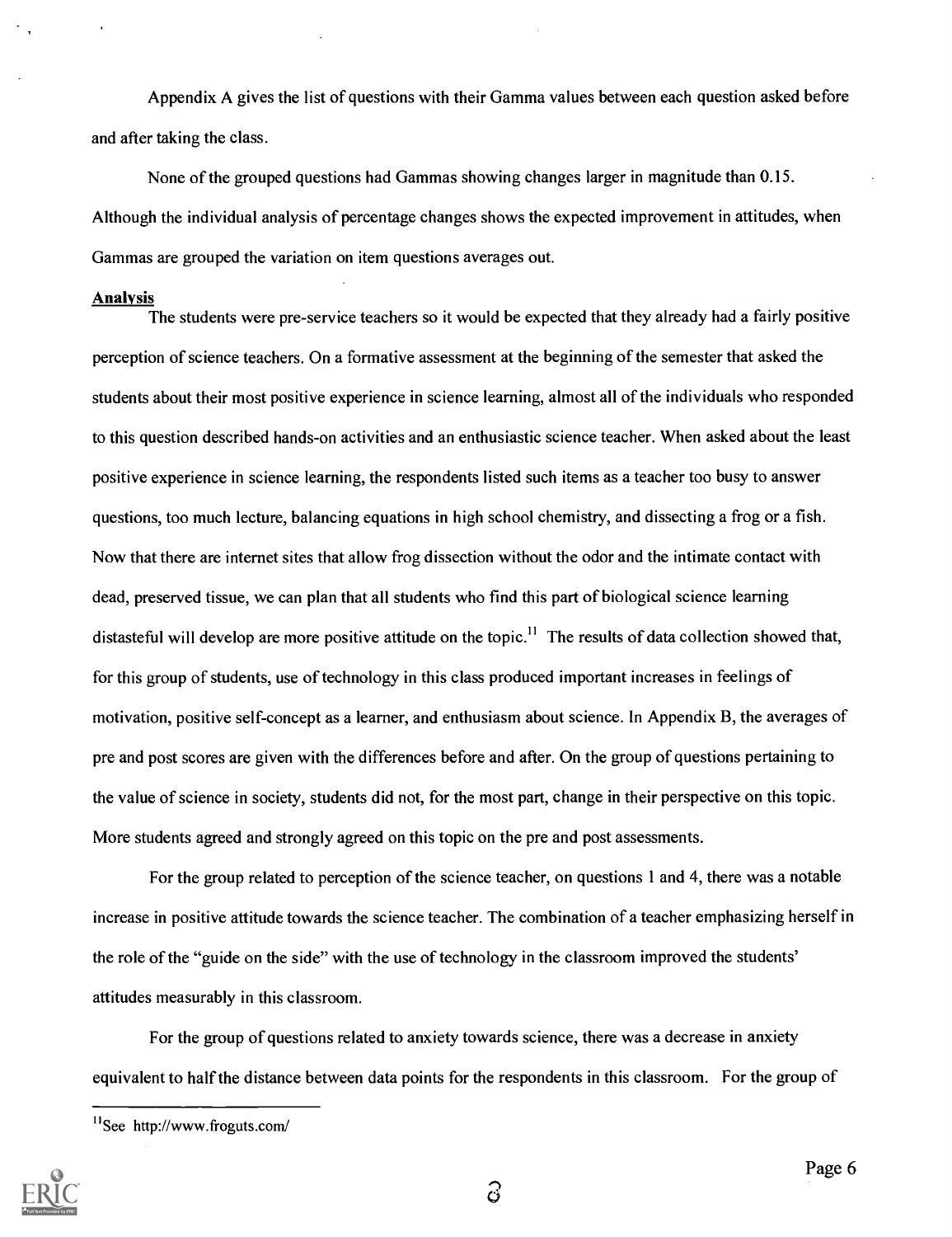questions related to enjoyment of science, the students were definitely more aware of their enjoyment of science after this classroom experience.

Motivation in science was a group of responses where the students' attitudes changed very slightly. The change was to an increase in motivation, but only a very slight amount. Students were already moderately motivated to learn science at the beginning of the semester, so those results may show that the motivation was as high as can be expected, given the many claims on the time of Junior level elementary education majors.

#### **Conclusions**

Students need to learn the content as well as developing more positive attitude towards their own abilities to be effective in science. Verification exists that the students in this class have become knowledgeable of the content through the variety of assessments used:

- Reflective journal entries  $\bullet$
- $\bullet$ Written assignments describing content learned
- Write-ups of hands-on science activities  $\bullet$
- $\bullet$ using the scientific method in presenting science research projects
- development of models representing important concept in earth, physical and space science  $\bullet$
- small group discussions of science content correlated to state science standards
- jigsaw reading of text book chapters with presentation by small groups
- Internet research to locate grade specific lesson plans with class demonstrations of lesson plan  $\bullet$ activities

Student formulated questions about science became more frequent as the semester progressed and

the level of the questions developed from simple recall level to questions requiring analysis and application

of previously learned concepts as the semester progressed and students became more comfortable in the non-

judgmental atmosphere of the class.

For a comparative study, further research with similar classrooms that are taught without the

presence of extensive access to technology could demonstrate the importance of integration of technology

into science teaching for K-8 teachers for improving women teachers' self-concept in science..

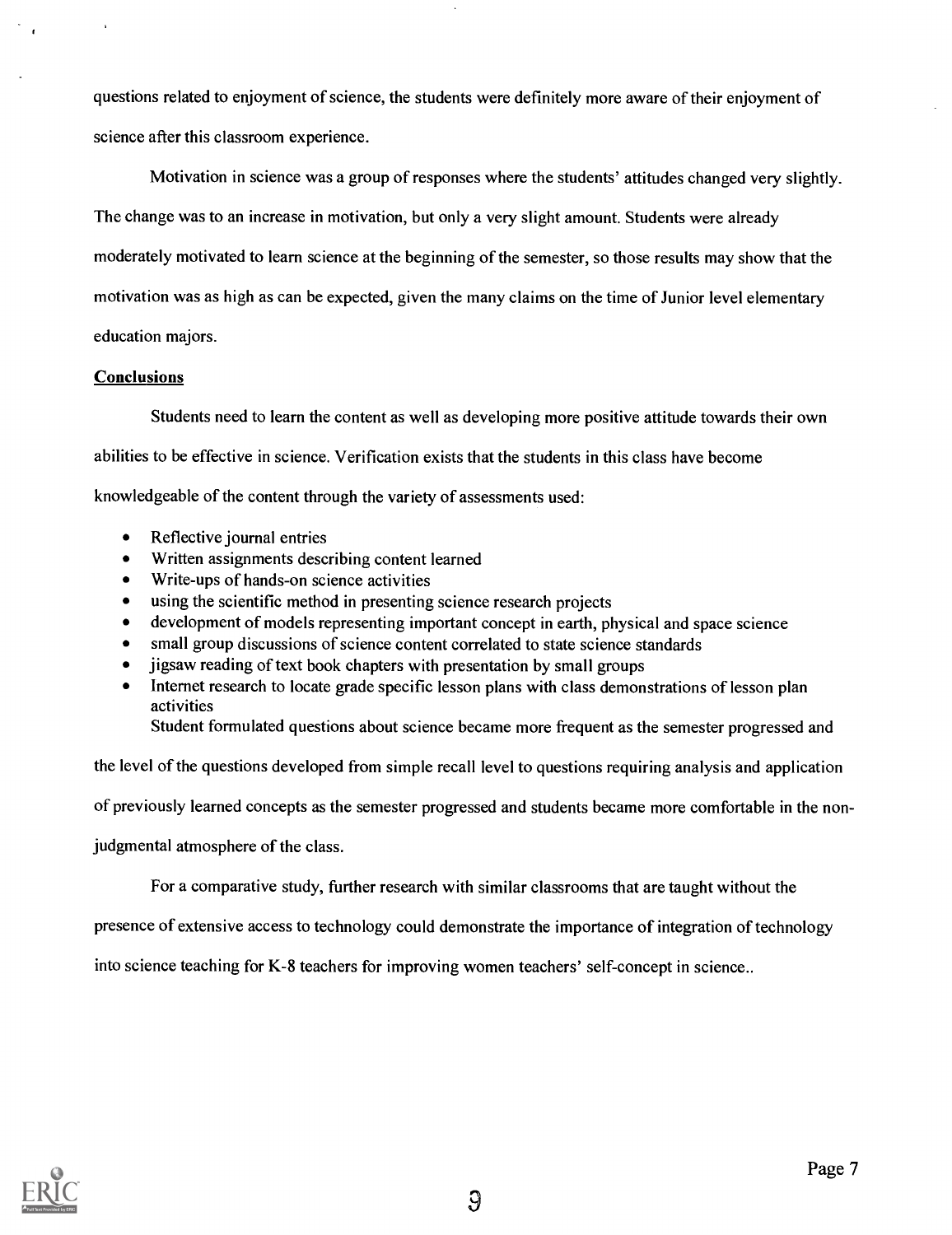#### Implications for Classroom Teachers

It is a truism that most of the individuals who enroll in elementary education majors are young women.<sup>12</sup> The character of elementary schools is predominantly female teachers, with males often present only as principals. This configuration has changed very little since the 1950's. A thorough scanning of the faces in any class required for elementary education majors at a teacher preparation college will confirm the perception that many more women choose careers as elementary teachers than do men.

The negative experiences that these women have had in elementary and secondary school (Skolnick, et. al., 1982) to a great extent has turned them off to science and convinced them that they cannot be successful in a science learning classroom. How can we expect these young women to teach the science required in 21 $^{st}$  century classrooms with that sort of attitude? Appendix C gives answers given by individuals in the classes researched to the question " What was your least enjoyable experience in a science classroom?"

Kahle<sup>13</sup> showed that having effective and girl-friendly" teachers in a secondary science classroom can give young women the confidence and knowledge needed to be knowledgeable scientists, and the researcher for this study intends to recommend implementation of technology based, gender friendly lessons for young women in science classes, at the post-secondary level.

Activities in this hands-on, learner-centered classroom were designed to give teachers knowledge of science content knowledge that will support the level of science they will be teaching. An outline of topics for hands-on activities for pre-certification teachers and suggested relevant science teaching standards is provided to the students at the beginning of the semester. Emphasis of connecting to national and state science standards is routine in this course.

Results of this research should encourage and inspire classroom teachers to use technology and Internet access in the classrooms for other purposes than record keeping and word processing. The classroom where students are responsible for locating and processing information, given time and autonomy to research in a fashion that suits their learning style, encourages them to be more informed and enthusiastic science

<sup>&</sup>lt;sup>13</sup> Kahle, J.B. 1985.



<sup>&</sup>lt;sup>12</sup> Personal communication, Dr. Jack Hassard.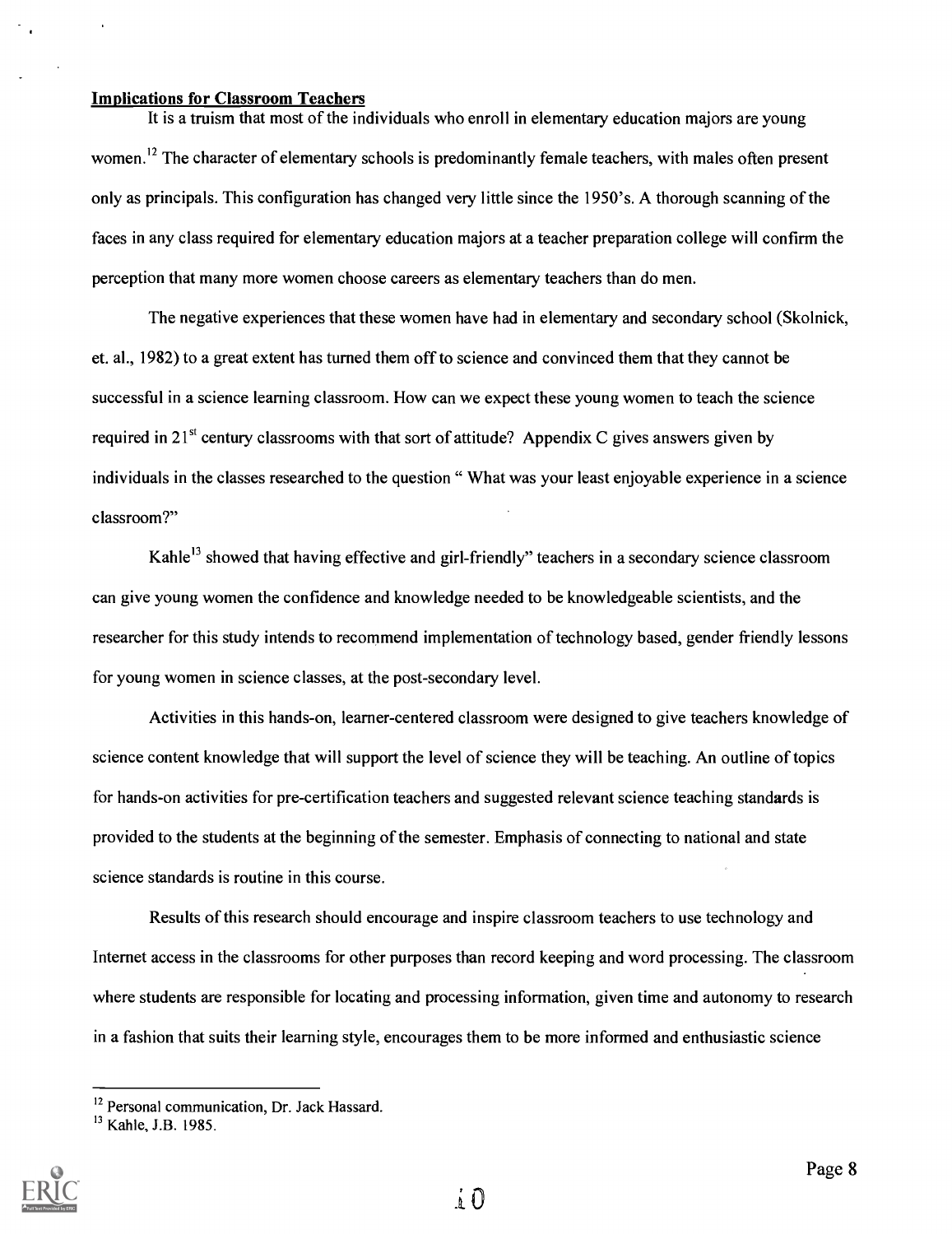teachers. Most importantly for this research, female teachers can acquire greater confidence in their abilities to communicate science and to "do" science, which is necessary to provide effective science teaching in K-8 classes. The students in this research study improved their own confidence in understanding science, had a better attitude about teaching science, and can be expected to model enthusiasm for science for their students, both male and female. Gender bias towards women in science begins early in school, and having effective positive female teachers can counter the uniform prevalence of gender bias, early and often.



 $\ddot{\phantom{1}}$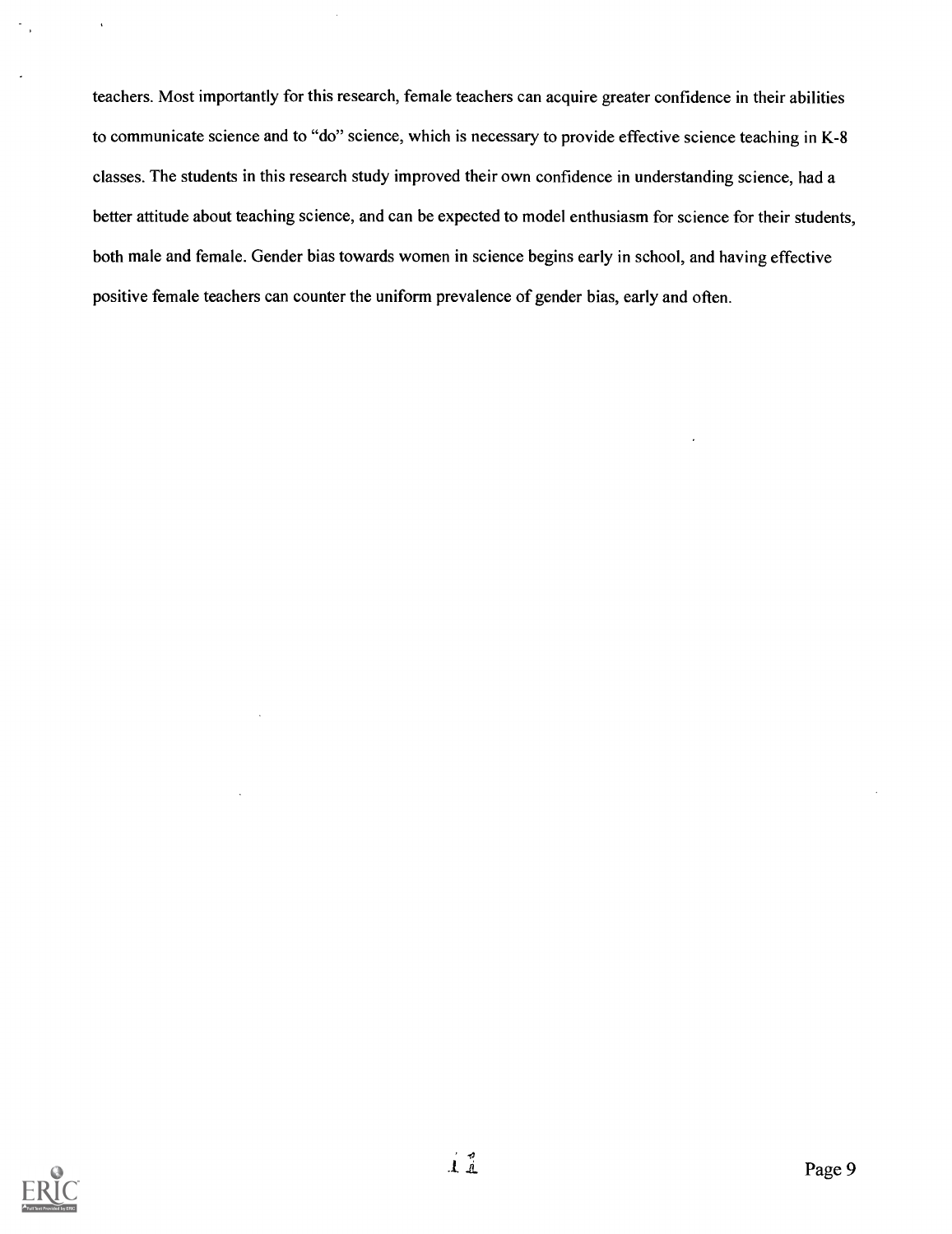#### References

IAEP. International assessment of educational progress. (1992). Learning science. Princeton, NJ: Educational Testing Service.

Elifson, K., et. al. (1997) Fundamentals of social statistics. 3rd Edition. : McGraw-Hill

Kahle, J.B. (1985) Retention of girls in science: Case studies of secondary teachers, in: Women in Science: A report from the field. J.B. Kahle, ed. Philadelphia: Falmer Press.

Koballa, Jr., T. R., Crawley, F. E., & Shrigley, R. L. (1990). A summary of science education-1988. Science Education, 74 (3), 369-381.

Linn, M.C. (1992). Science education reform: Building the research base. Journal of research in science teaching, 29, 821-840.

Norby, R. (2002). South Dakota governor's technology for teaching and learning (TTL) academies Two year's experiences in producing technology literate K-12 Teachers. (in press).

Norby, R. (2001). Changes in attitude towards science in a technology based K-8 pre-service preparation science classroom. Paper presented at Annual Meeting of NARST, New Orleans, LA.

Skolnick, J, Langbort, C, and Day, L. (1982). How to encourage girls in math & science. Prentice Hall, Inc. Englewood Cliffs, NJ. P.18.

Weinberg, M. (1998). Assessing student attitudes towards science in an urban elementary classroom. Paper presented at the Annual Meeting of the National Association for Research in Science Teaching, San Diego, CA.

Weiss, I.R. (1987). Report of the 1985-86 national survey of science and mathematics education. Research Triangle Park, NC: Research Triangle Institute.

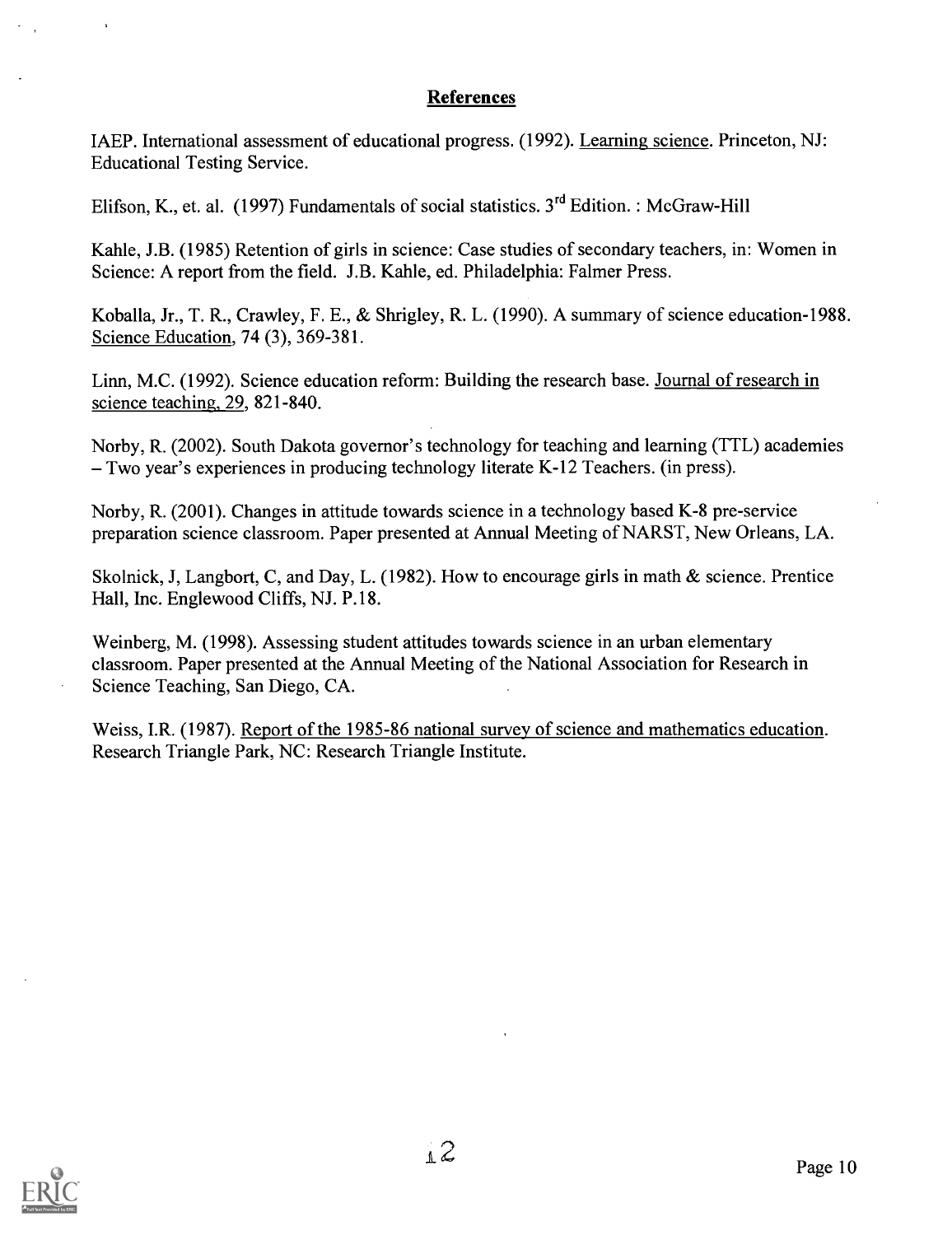### Appendix A

### Gammas Between Questions on Pre and Post Assessment of Attitude Towards Science

#### Relationship of Pre or Post with each Question

 $\star$ 

 $\gamma_{\rm{B}}$ 

#### Analysis Usinq Gamma sorted by Value of Gamma

| <b>Question Asked</b>                                                            | Gamma    |
|----------------------------------------------------------------------------------|----------|
| 46. Science teachers do not like students to ask questions.                      | 0.113    |
| 31. Science teachers do not seem to enjoy teaching science.                      | 0.107    |
| 14. Sometimes I read ahead in our science book.                                  | 0.086    |
| I want to improve my attitude towards science in this class                      | 0.086    |
| 32. I like the challenge of science assignments.                                 | 0.061    |
| 13. I would like to spend less time in school studying science.                  | 0.039    |
| 48. If I don't see how to do a science assignment right away, I never get it.    | 0.039    |
| 22. I often think, "I cannot do this," when a science assignment seems hard.     | 0.018    |
| 42. It is important to me to understand the work I do in the science class.      | 0.017    |
| 4. I do not do very well in science.                                             | 0.013    |
| 38. Most of the ideas in science are not very useful.                            | 0.001    |
| 5. Science teachers show little interest in the students.                        | $-0.006$ |
| 25. It does not disturb me to do science assignments.                            | $-0.021$ |
| 39. It scares me to have to take a science class.                                | $-0.021$ |
| 33. You can get along perfectly well in everyday life without science.           | $-0.022$ |
| 24. It is important to know science in order to get a good job.                  | $-0.023$ |
| 28. I enjoy talking to other people about science.                               | $-0.026$ |
| 37. I would rather be told scientific facts than find them out from experiments. | $-0.026$ |
| 47. I have a real desire to learn science.                                       | $-0.026$ |
| 43. I have a good feeling toward science.                                        | $-0.032$ |
| 45. Science is one of my favorite subjects.                                      | $-0.038$ |
| 9. There is little need for science in most of today's jobs.                     | $-0.044$ |
| 29. I do enjoy watching a science program on television.                         | $-0.048$ |
| 2. Science is something which I enjoy very much.                                 | $-0.053$ |
| 16. I usually understand what we are talking about in science.                   | $-0.056$ |
| 3. I like the easy science assignments best.                                     | $-0.059$ |
| 12. Most people should study some science.                                       | $-0.063$ |
| 41. The only reason I am taking science is because I have to.                    | $-0.069$ |
| 36. It makes me nervous to even think about doing science.                       | $-0.083$ |
| 23. Science is of great importance to a country's development.                   | $-0.084$ |
| 30. I am good at working science labs and hands-on activities.                   | $-0.085$ |
| 10. Science is easy for me.                                                      | $-0.086$ |
| 7. I feel at ease in a science class.                                            | $-0.092$ |
| 26. I would like a job, which does not use any science.                          | $-0.093$ |
| 21. Science teachers present materials in a clear way.                           | $-0.103$ |
| 18. I do not like anything about science.                                        | $-0.104$ |
| 35. I remember most of the things I learn in science class.                      | $-0.116$ |
| 27. Science teachers know when we are having trouble with our assignments.       | $-0.118$ |
| 34. Working with science upsets me.                                              | $-0.133$ |
| 8. I would like to do some outside reading in science.                           | $-0.149$ |

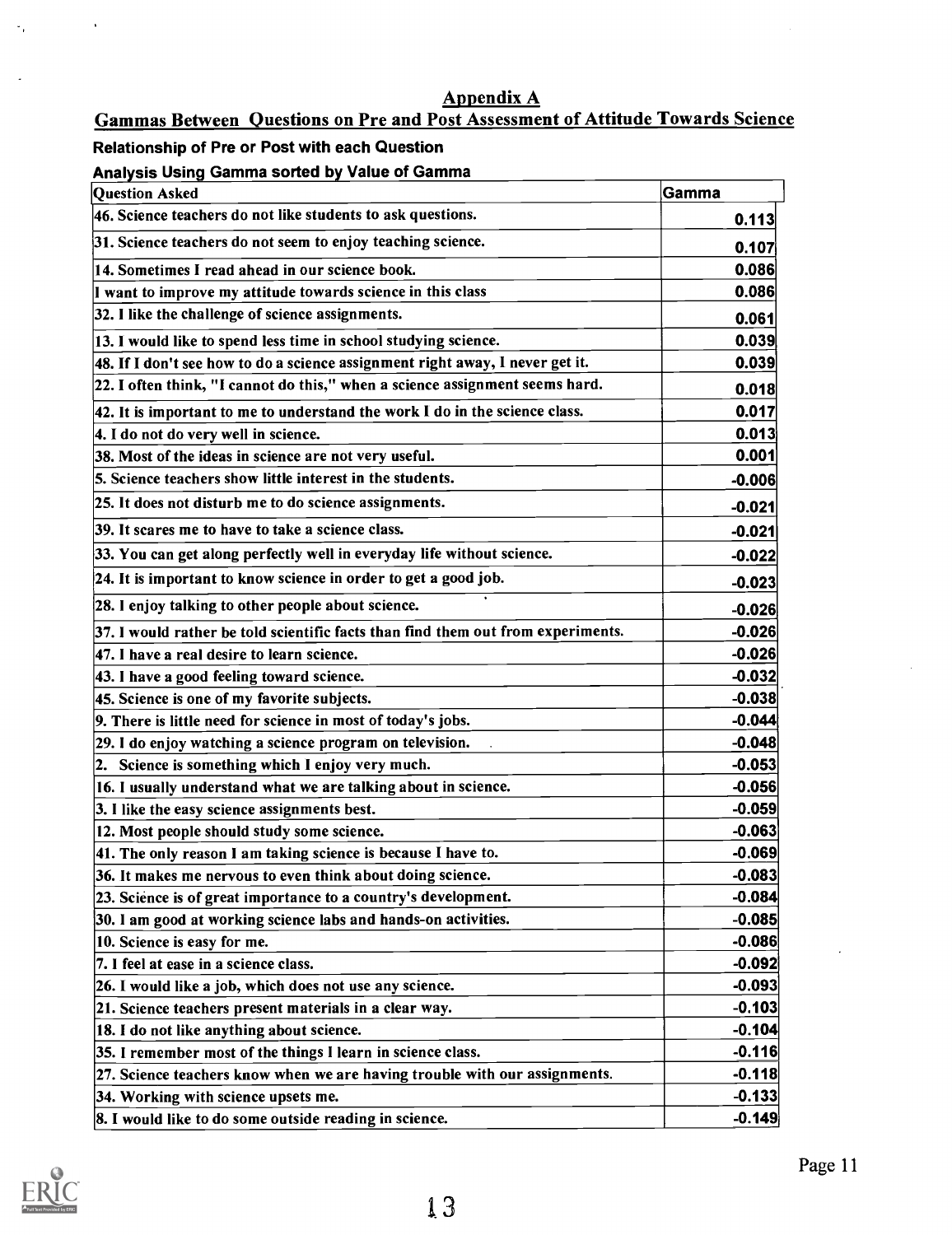| Appendix $A$ – continued<br><b>Relationship of Pre or Post with each Question</b> |          |
|-----------------------------------------------------------------------------------|----------|
| 40. Science teachers are willing to give us individual help.                      | $-0.15$  |
| [20.] feel tense when someone talks to me about science.                          | $-0.151$ |
| 19. No matter how hard I try, I cannot understand science.                        | $-0.161$ |
| [11. When I hear the word "science," I have a feeling of dislike.                 | $-0.177$ |
| 44. Science teachers know a lot about science.                                    | $-0.177$ |
| 15. Science is helpful in understanding today's world.                            | $-0.209$ |
| 17. Science teachers make science interesting.                                    | $-0.213$ |
| 1. Science is useful for the problems of everyday life.                           | $-0.281$ |
| 6. Doing science labs or hands-on activities is fun.                              | $-0.284$ |

 $\overline{\phantom{a}}$ 



 $\ddot{\phantom{0}}$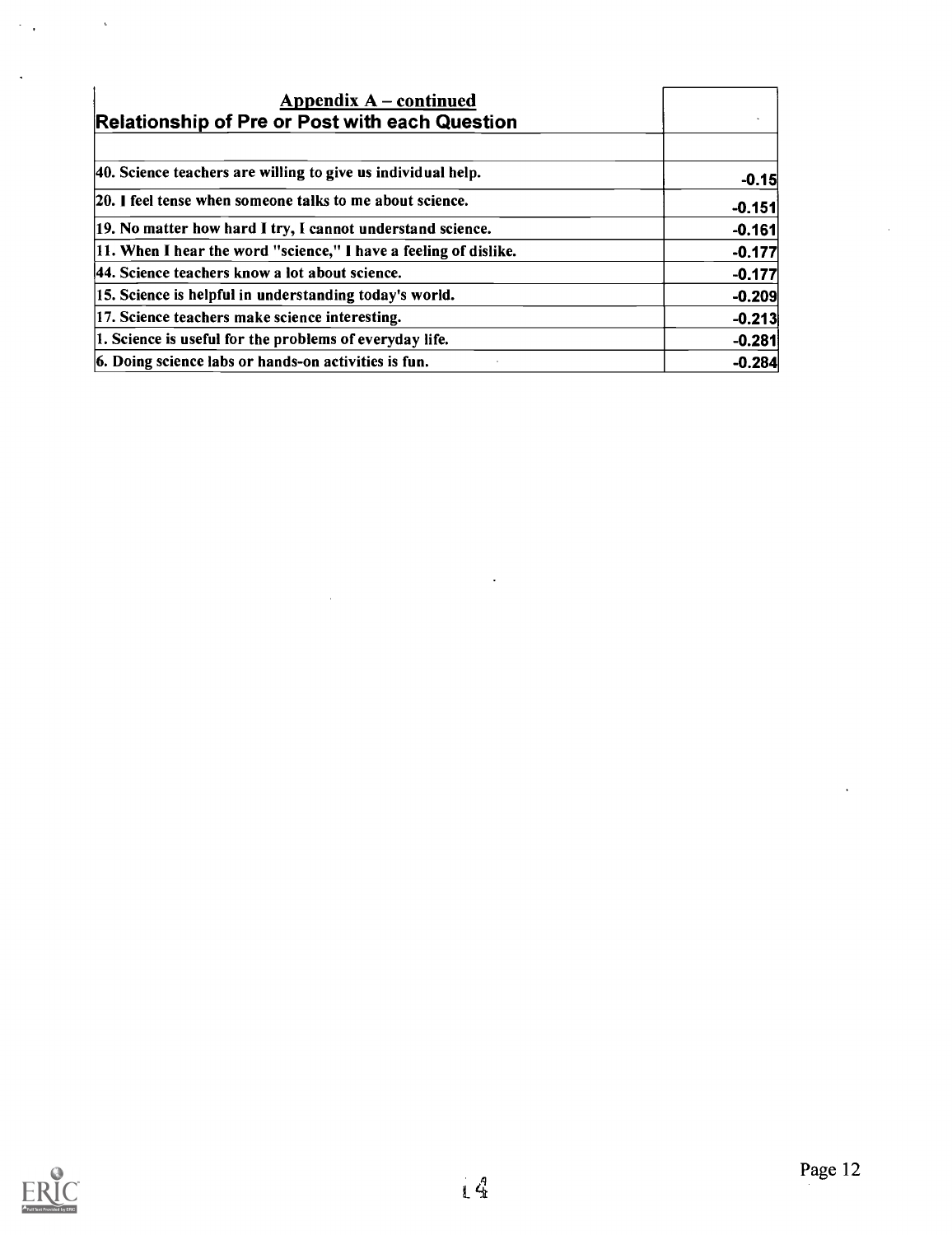| <b>Appendix B</b>                                         |  |
|-----------------------------------------------------------|--|
| <b>Changes in Responses to Questions from Pre to Post</b> |  |

| 01   |      | POST Fa PRE Fall Difference (Post |                   |  |
|------|------|-----------------------------------|-------------------|--|
|      | 01   | - Pre)                            | <b>Question #</b> |  |
| 1.78 | 2.07 | $-0.29$                           | 1                 |  |
| 2.93 | 2.87 | 0.06                              | $\mathbf{2}$      |  |
| 2.26 | 2.07 | 0.19                              | 3                 |  |
| 3.26 | 2.67 | 0.59                              | 4                 |  |
| 4.00 | 3.67 | 0.33                              | 5                 |  |
| 1.26 | 1.50 | $-0.24$                           | 6                 |  |
| 2.78 | 3.40 | $-0.62$                           | 7                 |  |
| 3.37 | 3.30 | 0.07                              | 8                 |  |
| 3.96 | 4.03 | $-0.07$                           | 9                 |  |
| 3.33 | 3.67 | $-0.33$                           | 10                |  |
| 3.30 | 3.07 | 0.23                              | 11                |  |
| 1.70 | 2.07 | $-0.36$                           | 12                |  |
| 3.07 | 3.07 | 0.01                              | 13                |  |
| 4.11 | 4.27 | $-0.16$                           | 14                |  |
| 1.89 | 2.20 | $-0.31$                           | 15                |  |
| 2.44 | 3.07 | $-0.62$                           | 16                |  |
| 2.52 | 3.27 | $-0.75$                           | 17                |  |
| 3.67 | 4.53 | $-0.87$                           | 18                |  |
| 3.48 | 4.17 | $-0.69$                           | 19                |  |
| 3.48 | 3.97 | $-0.49$                           | 20                |  |
| 3.00 | 3.70 | $-0.70$                           | 21                |  |
| 2.89 | 3.47 | $-0.58$                           | 22                |  |
| 1.85 | 2.47 | $-0.61$                           | 23                |  |
| 2.93 | 3.57 | $-0.64$                           | 24                |  |
| 2.59 | 3.60 | $-1.01$                           | 25                |  |
| 2.81 | 3.77 | $-0.95$                           | 26                |  |
| 3.19 | 3.70 | $-0.51$                           | 27                |  |



 $\ddot{\phantom{0}}$ 

 $\mathbb{R}^3$ 

 $\overline{a}$ 

 $\mathbb{Z}$ 

J.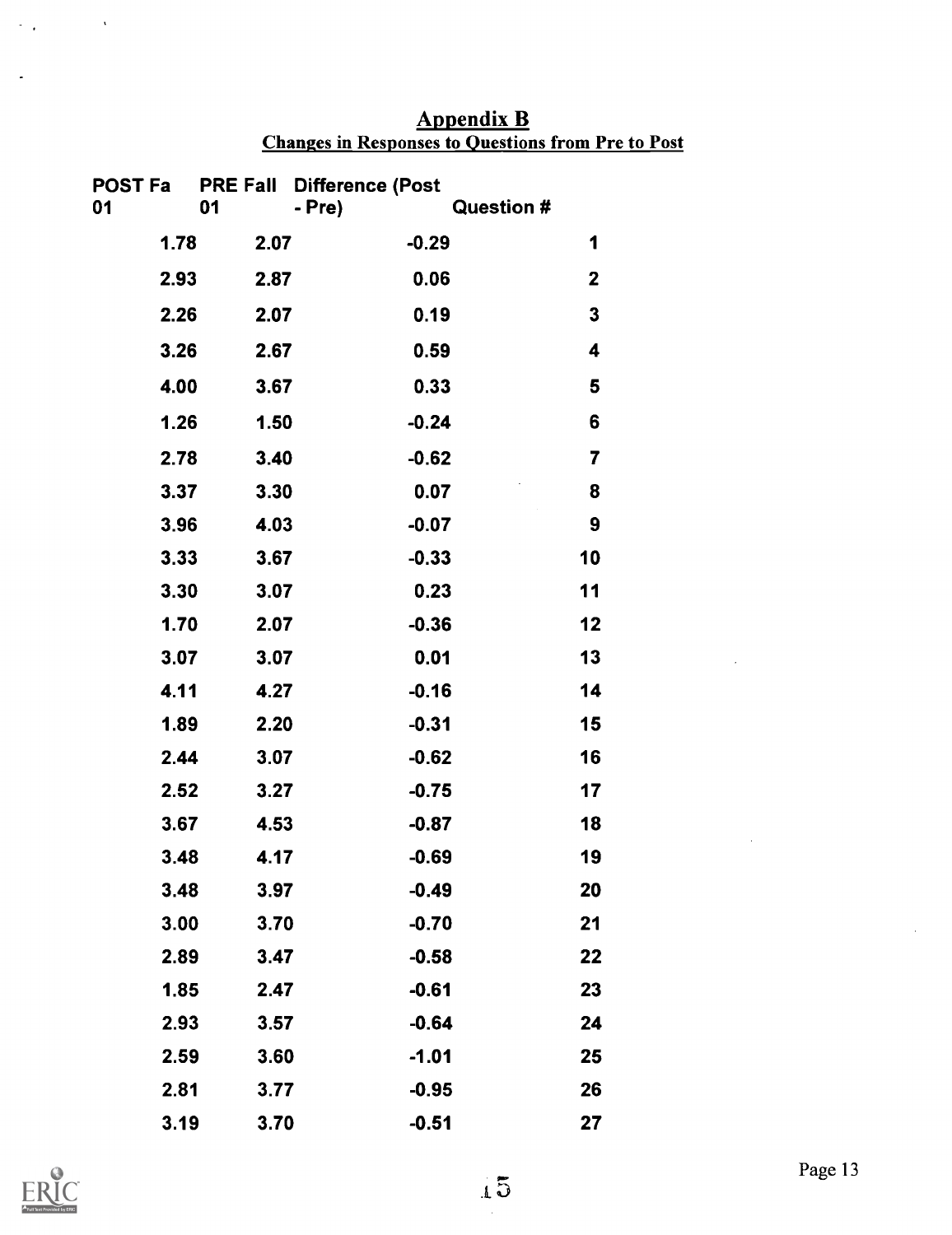| <b>APPENDIX B</b> | <b>Continued</b> |
|-------------------|------------------|
|-------------------|------------------|

|         |      | POST Fa  PRE Fall Difference (Post |                   |    |
|---------|------|------------------------------------|-------------------|----|
| 01      | 01   | - Pre)                             | <b>Question #</b> |    |
| 3.22    | 4.33 | $-1.11$                            |                   | 28 |
| 2.93    | 3.67 | $-0.74$                            |                   | 29 |
| 2.00    | 3.03 | $-1.03$                            |                   | 30 |
| 3.52    | 4.53 | $-1.01$                            |                   | 31 |
| 3.04    | 4.13 | $-1.10$                            |                   | 32 |
| 3.74    | 4.57 | $-0.83$                            |                   | 33 |
| 3.56    | 4.63 | $-1.08$                            |                   | 34 |
| 2.85    | 4.50 | $-1.65$                            |                   | 35 |
| 3.37    | 4.77 | $-1.40$                            | Ì.                | 36 |
| 3.93    | 5.13 | $-1.21$                            |                   | 37 |
| 3.78    | 5.03 | $-1.26$                            |                   | 38 |
| 3.30    | 4.27 | $-0.97$                            |                   | 39 |
| 2.44    | 3.73 | $-1.29$                            |                   | 40 |
| 1.96    | 3.60 | $-1.64$                            |                   | 41 |
| 2.11    | 3.27 | $-1.16$                            |                   | 42 |
| 2.63    | 4.50 | $-1.87$                            |                   | 43 |
| 2.00    | 3.40 | $-1.40$                            |                   | 44 |
| 3.56    | 5.07 | $-1.51$                            |                   | 45 |
| 3.81    | 5.37 | $-1.55$                            |                   | 46 |
| 3.07    | 4.60 | $-1.53$                            |                   | 47 |
| 3.19    | 4.83 | $-1.65$                            |                   | 48 |
| $2.67*$ |      |                                    |                   | 49 |

\*Question only asked on the posttest.



 $\mathcal{L}_{\text{max}}$  ,  $\mathcal{L}_{\text{max}}$ 

 $\mathbb{Z}$ 

 $\overline{\phantom{a}}$ 

 $\epsilon$ 

 $\epsilon$ 

 $\ddot{\phantom{0}}$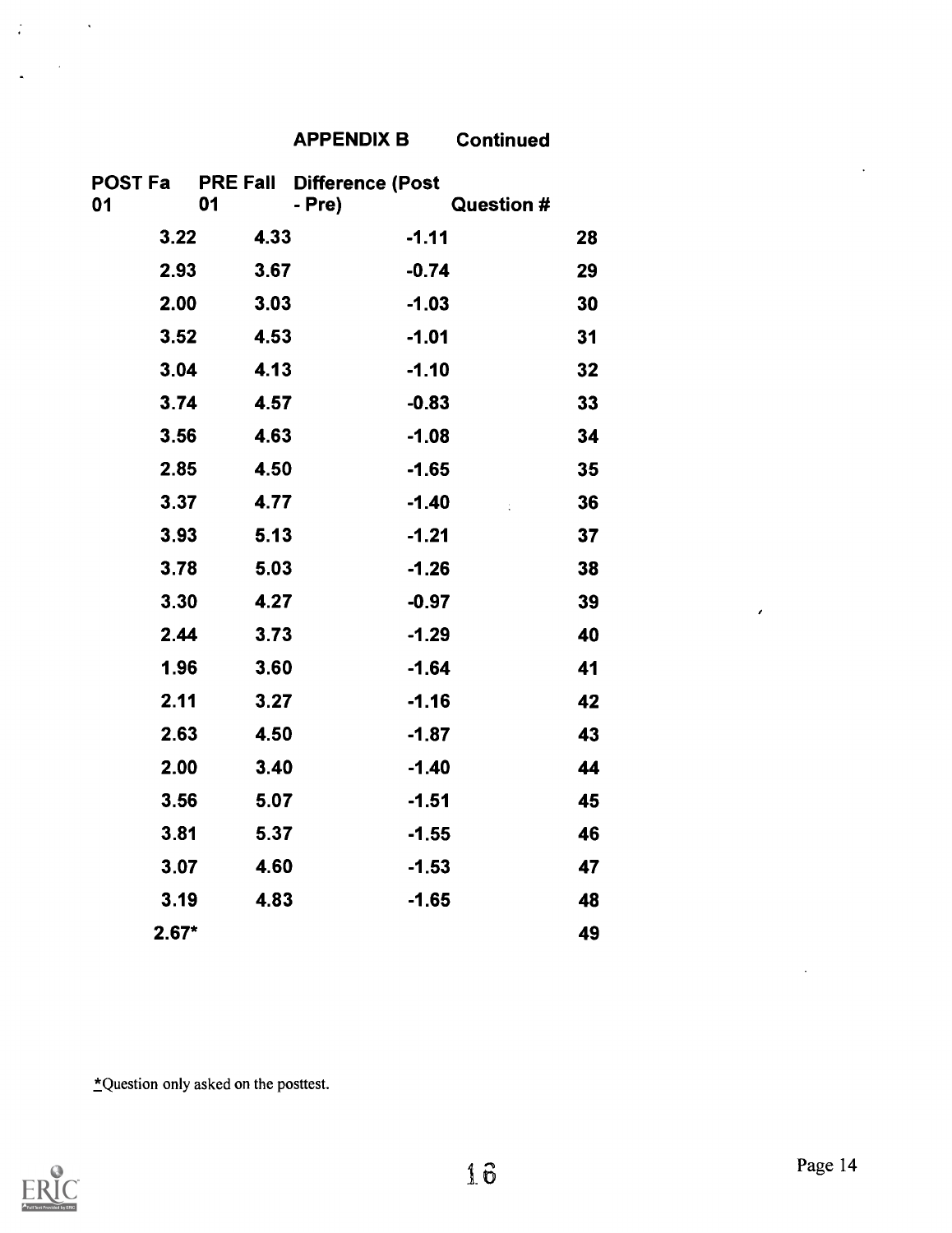### Appendix C

Student Responses at Beginning of Class when Asked about Least Enjoyable Experience in Learning Science

### Least Enjoyable Experience in Learning Science

disecting(sic) a frog Teacher too busy Bunsen burner Dissecting a fish Biology lecture Losing paperwork Biology class-crammed info, didn't learn **Microscopes** Teacher who avoided discussing science When professor talks without teaching Biology I in college High School Biology High School Chemistry equations Having 4 different Biology teachers in one year High School Chemistry--impatient teacher Pure lecture High School Chemistry High School Physical Science Biology 101 Middle School Science Not understanding Dropping mercury thermometer

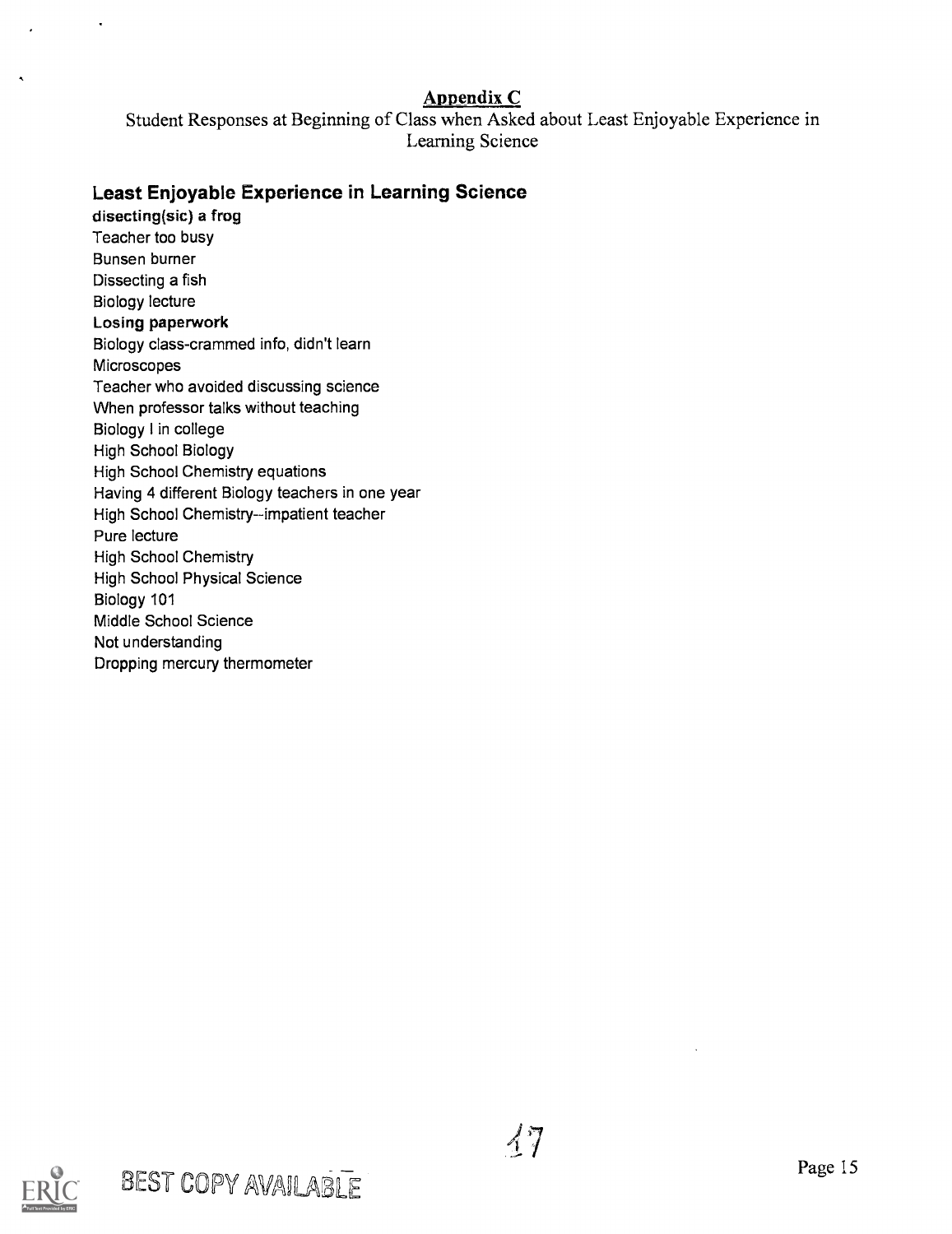| # |                | <sub>Group</sub> Positive (Grouped)<br>Responses |          |                                          | <b>Negative</b><br>(Reversed)<br><b>Responses</b> |           |                                          |
|---|----------------|--------------------------------------------------|----------|------------------------------------------|---------------------------------------------------|-----------|------------------------------------------|
|   |                | <b>Strongly</b><br><b>Agree/Agree</b>            | Neutral  | <b>Disagree</b><br>/Strongly<br>Disagree | <b>Strongly</b><br>Agree/Agree                    | Neutral   | <b>Disagree</b><br>/Strongly<br>Disagree |
|   |                | 8.05%                                            | $-9.51%$ | 0.69%                                    | 5.31%                                             | $-10.84%$ | 4.89%                                    |
|   | $\overline{2}$ | 2.90%                                            | 2.28%    | $-5.18%$                                 | 2.17%                                             | $-1.84%$  | $-0.33%$                                 |
|   | 3              | 1.36%                                            | $-1.14%$ | $-0.21%$                                 | 3.69%                                             | $-5.59%$  | 1.90%                                    |
|   | 4              | 11.47%                                           | $-1.83%$ | $-9.64%$                                 | $-2.03%$                                          | 5.23%     | $-3.20%$                                 |
|   | 5              | 1.79%                                            | $-0.28%$ | $-1.50%$                                 | 4.33%                                             | $-3.15%$  | $-1.18%$                                 |
|   | 6              | $-0.74%$                                         | $-0.57%$ | 1.31%                                    | 2.46%                                             | $-3.86%$  | 0.18%                                    |

### Appendix D Percentage Changes in Responses - Post Minus Pre

### Correlation of Concept Grouping With Question Numbers From TOAS

Perception of the Science Teacher =  $5^*$ , 17, 21, 27, 31 $^*$ , 40, 44, 46 $^*$ Anxiety toward Science =  $7^*$ , 11, 20, 25 $*$ , 34, 36, 39, 43 $*$ Value of Science in Society = 1, 9\*, 12, 15, 23, 24, 33, 38\* Self-concept of Science =  $4^*$ , 10, 16,  $19^*$ ,  $22^*$ , 30, 35,  $48^*$ Enjoyment of Science = 2, 6,  $13^*$ ,  $18^*$ ,  $26^*$ ,  $28$ ,  $29$ ,  $45$ Motivation in Science =  $3, 8, 14, 32, 37, 41, 42, 47$